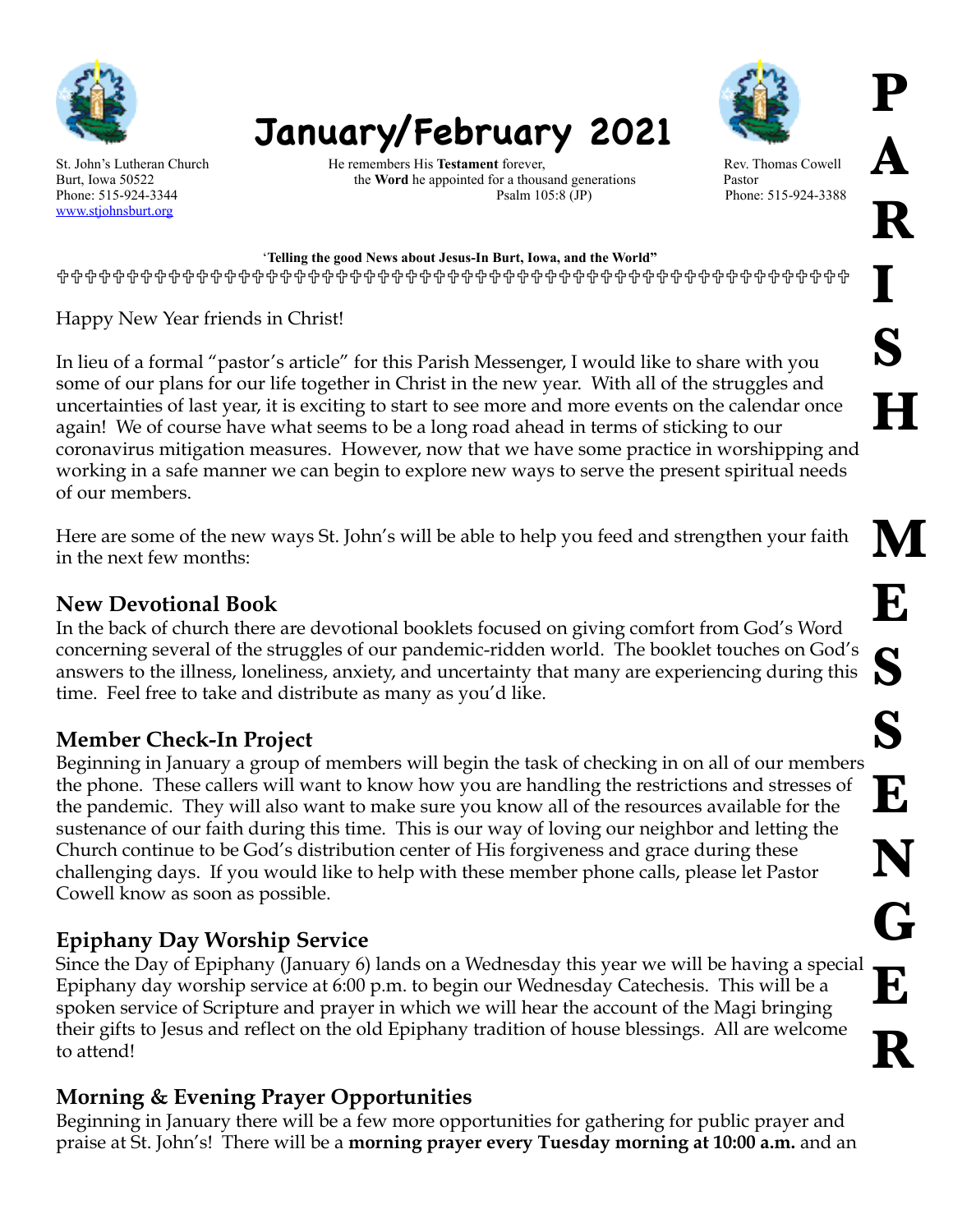**evening prayer every last Tuesday of the month at 6:00 p.m**. These will be spoken services of Scripture and prayer which will last around 20 minutes. Also, if you would like to receive the Lord's Supper during one of these services, just let Pastor know when you arrive and he will prepare bread and wine for the service. These prayer services will be great, safe, socially-distant opportunities to gather with other Christians for prayer.

#### **Lent Midweek Services**

If you can believe it, Ash Wednesday is February 17th this year! Our theme for our Lenten services this year is "The Illuminated Word." During the Lenten season we will be studying the Scripture references connected with each of our stained glass windows at St. John's. As we reflect on the historical events of the life of Jesus which our windows depict, we will also consider the doctrines of the Christian faith which these windows teach. In this way we will let our windows not only teach us the basic historical facts of Jesus' life, but we will also let the windows "illuminate" us to the divine reality of who Jesus truly is and what He has done for us. Our series will end on Easter Sunday as we reflect on the Scriptural basis of our newest stained glass windows which will be installed on the east side of the building later in the year.

#### **All of our evening Lenten services will begin at 6:00 p.m.**

### **Sunday Preview Partnership Videos**

The Partnership pastors are airing a "Sunday Preview" video every Thursday on the Trinity, Algona website (trinityalgona.org), YouTube page, and Facebook page. In these short videos the pastors go through some of the themes and details of each Sunday in the Church Year as well as the three Scripture readings for the day. These videos are meant to prepare you for Sunday morning so that you can know what to listen for as you receive God's Word from the lectern and pulpit.

As you can see, the pandemic is not stopping God from sustaining and growing our faith in Him and love for our neighbor through His Church on earth. We at St. John's are, in fact, using the pandemic to find even more ways to bear fruit in God's kingdom as we increase in our knowledge of His Word, receive His gifts of grace, and show mercy to our neighbor. As always, if you have any suggestions as to how we can serve you and your faith well in the coming months feel free to speak with Pastor or an elder.

God bless you in the coming Epiphany and Lenten seasons,

Pastor Thomas Cowell 319-464-5548 pastor.cowell@gmail.com